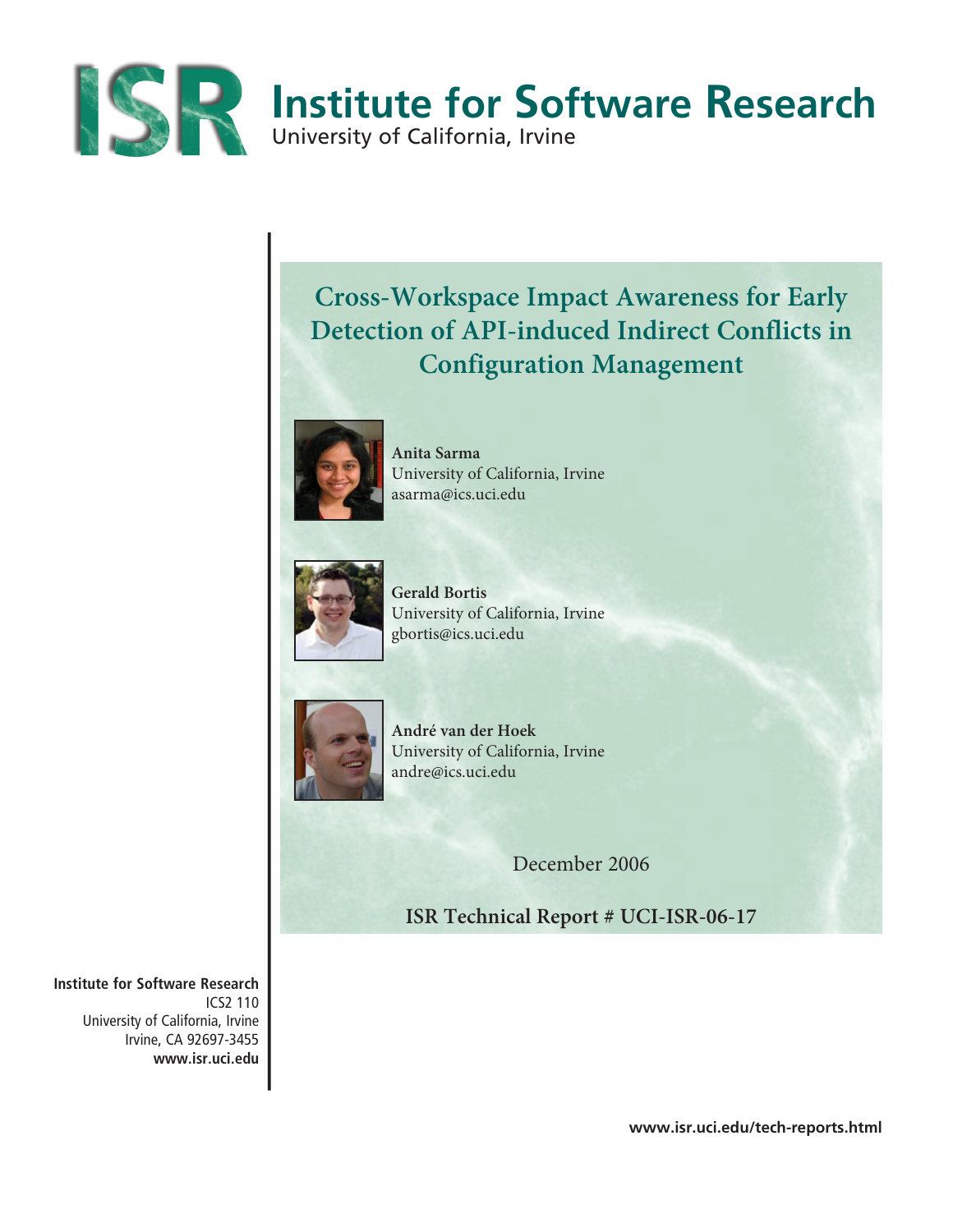# **Cross-Workspace Impact Awareness for Early Detection of API-induced Indirect Conflicts in Configuration Management**

Anita Sarma, Gerald Bortis, and André van der Hoek

*Institute of Software Research University of California, Irvine Irvine, CA 92697-3440 USA {asarma, gbortis, andre}@ics.uci.edu* 

ISR Technical Report # UCI-ISR-06-17

December 2006

## **Abstract**

Parallel development has been shown to frequently lead to conflicting changes. These conflicts can be categorized into two main classes: (1) direct conflicts, which arise due to concurrent changes to the same artifact, and (2) indirect conflicts, which arise due to changes in one artifact affecting concurrent changes in another artifact. While the detection of direct conflicts is supported by current workspace awareness tools, detection of indirect conflicts remains unsupported. To fill this void, we have designed a novel approach for cross-workspace impact awareness that helps in the early detection of API-induced indirect conflicts. The approach relies on the transmission across workspaces of API differences of ongoing changes. By using a local cache of dependencies, it is then possible to calculate the impact of remote API changes and, vice versa, to determine if any local changes cause a new indirect conflict. We present our approach, discuss its implementation in our workspace awareness tool Palantír, and show its value with an experimental evaluation.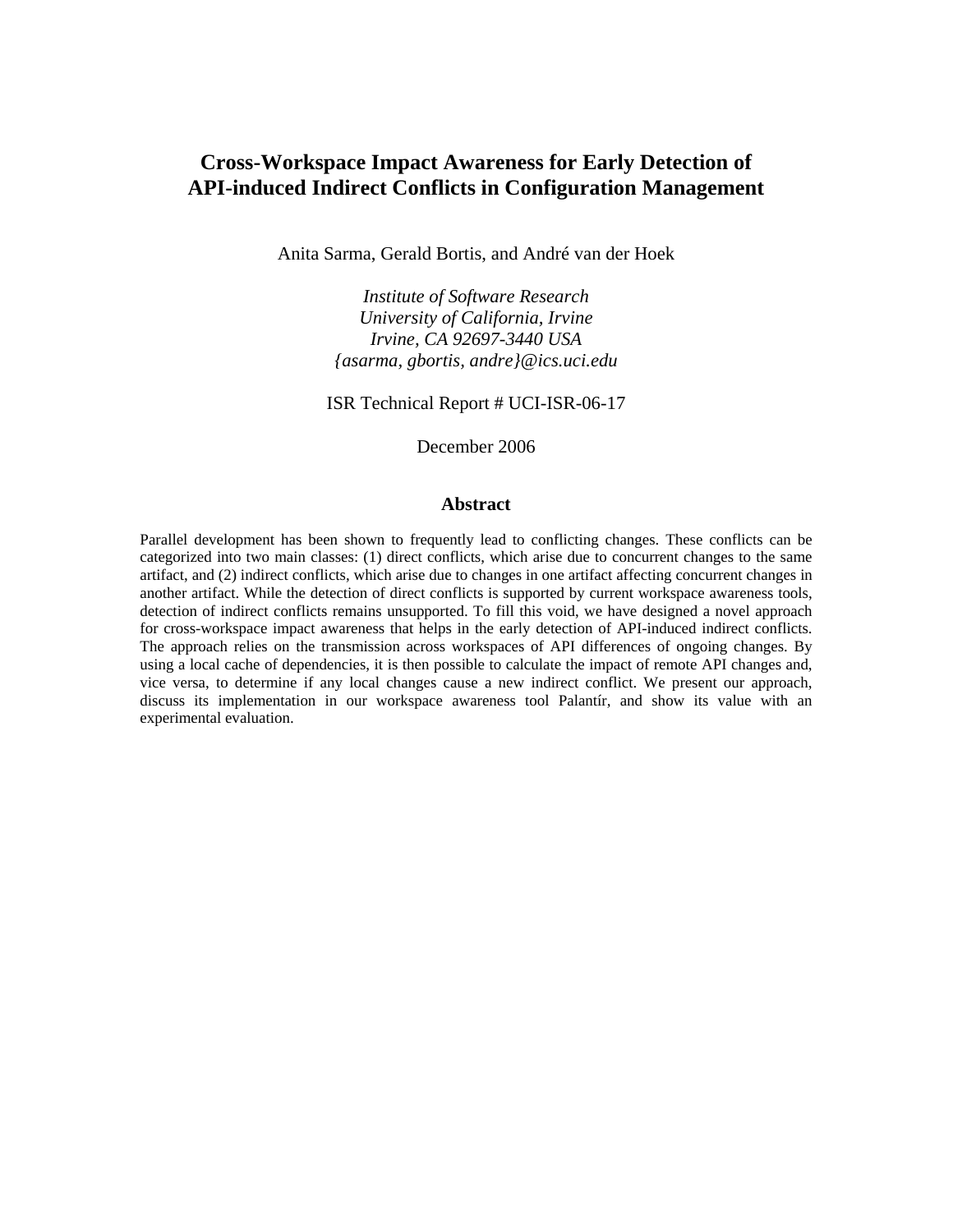# **Cross-Workspace Impact Awareness for Early Detection of API-induced Indirect Conflicts in Configuration Management**

Anita Sarma, Gerald Bortis, and André van der Hoek

*Institute of Software Research University of California, Irvine Irvine, CA 92697-3440 USA {asarma, gbortis, andre}@ics.uci.edu* 

# ISR Technical Report # UCI-ISR-06-17 December 2006

#### **Abstract**

*Parallel development has been shown to frequently lead to conflicting changes. These conflicts can be categorized into two main classes: (1) direct conflicts, which arise due to concurrent changes to the same artifact, and (2) indirect conflicts, which arise due to changes in one artifact affecting concurrent changes in another artifact. While the detection of direct conflicts is supported by current workspace awareness tools, detection of indirect conflicts remains unsupported. To fill this void, we have designed a novel approach for cross-workspace impact awareness that helps in the early detection of API-induced indirect conflicts. The approach relies on the transmission across workspaces of API differences of ongoing changes. By using a local cache of dependencies, it is then possible to calculate the impact of remote API changes and, vice versa, to determine if any local changes cause a new indirect conflict. We present our approach, discuss its implementation in our workspace awareness tool Palantír, and show its value with an experimental evaluation.* 

### **1. Introduction**

With the advent of powerful Configuration Management (CM) systems, parallel development has become a norm rather than an exception. But, with it comes a price: the high cost of conflict resolution. It has been shown that parallel development frequently leads to conflicts, the resolution of which is often not trivial [1, 2].

Conflicts stemming from parallel development can be grouped into two classes: *direct conflicts* and *indirect conflicts*. Direct conflicts are caused by concurrent changes to the same artifact, for instance, when two or

more developers alter the same Java file. Indirect conflicts are caused by changes to one artifact that affect concurrent changes to another artifact. This may occur, for example, when one developer changes a Java interface that another developer just started using.

Direct and indirect conflicts are usually discovered at a time later than when they are actually introduced. Configuration management systems have explicit facilities for detecting and even resolving direct conflicts. At check-in time, the developer of a change that would overwrite changes from a previous check-in is warned that they must merge their efforts. Automated merge tools help them do so. But, when changes truly overlap and alter the same lines of code, these merge tools fail. But beyond direct conflicts, CM systems lack facilities for detecting, let alone resolving, indirect conflicts. Problems that are introduced in the code by an indirect conflict usually become visible at a much later time than those introduced by a direct conflict. It may be during the build process, but it could equally be during integration testing or, worse, after the product is already in the field.

The delay between when a conflict is introduced and when it is detected lies at the core of how difficult it is to resolve them. Conflicting changes have usually been completed by the time they are detected. For one person to understand both changes and to put them together can be very time-consuming and difficult [3, 4].

In many ways, this issue was a driving factor in the development of agile methodologies, which advocate, among others, small changes that are checked in and tested frequently. But, such methodologies cannot be used everywhere and do not have to be the only response to the issue. In fact, the field of Configuration Management has been working on its own solution, one based on promoting awareness.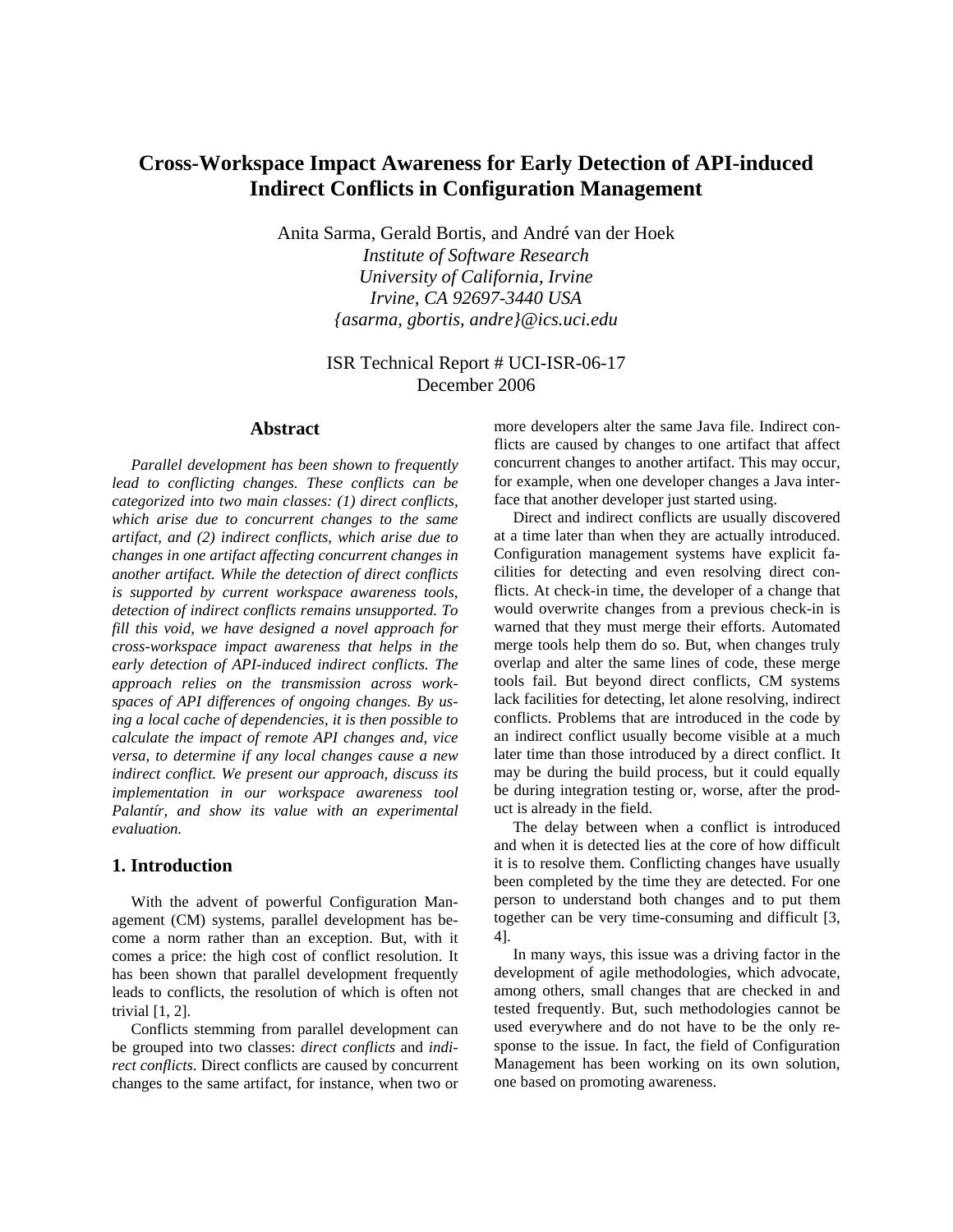Awareness is characterized as "an understanding of the activities of others, which provides a context for your own activity" [5]. It was originally introduced as a passive and subconscious form of information gathering, but has since then been explored in more proactive and conscious settings with tools attempting to provoke awareness by providing their users with specific kinds of information.

To date, the field of configuration management has explored the use of awareness in workspace awareness tools that inform developers of potential conflicts (e.g., [2, 6, 7]). The goal is to provide developers with relevant information as to which developers change which artifacts *as these changes are in progress and developing*. The anticipated effect is that developers note any potential conflicts early and then can respond proactively. Such responses may be to call the other party and discuss, to hold off on changes until the other person has checked in their changes, or to use the CM tool to look at the other person's workspace and ongoing changes – all in the name of minimizing the conflicts or even avoiding them entirely. To date, these workspace awareness tools address direct conflicts only.

In this paper, we present a new cross-workspace impact awareness approach that we specifically designed to begin explore the issue of indirect conflicts. Indirect conflicts can arise in many forms. Here, we concentrate on those indirect conflicts that arise from changes to Application Programmatic Interfaces, which we will call API-induced indirect conflicts. The approach relies on the transmission across workspaces of API differences of ongoing changes. By using a local cache of dependencies, it is then possible to calculate the impact of these remote API changes and, vice versa, to determine if any local changes cause a new indirect conflict. If changes are found to be conflicting, both the originating and the impacted workspace are notified.

We have implemented this approach by extending our own workspace awareness tool, Palantír [8]. Using this implementation, we engaged in an experimental evaluation in which we compared how several test subjects fared with and without the warnings of potential indirect conflicts. Our results demonstrate that our approach is more effective than an approach identifying merely direct conflicts, in fact eliminating APIinduced indirect conflicts altogether.

The remainder of this paper is organized as follows. Section 2 introduces background materials in the areas of configuration management and awareness. Section 3 presents a motivating example, Section 4 the highlevel approach, and Section 5 our implementation. Section 6 discusses our evaluation, Section 7 is related

work, and Section 8 concludes with an outlook at our future work.

#### **2. Background**

Configuration management systems come in two varieties: pessimistic and optimistic [9, 10]. Pessimistic CM systems mandate that developers lock any artifact before they make changes, prohibiting others from making changes in parallel. Optimistic CM systems explicitly allow the occurrence of parallel changes and provide merge tools to help resolve direct conflicts.

This paper concerns optimistic CM systems. These systems are based on the assumption that relatively few parallel changes lead to conflicts. They, thus, trade off the need to resolve these conflicts for a speedier development process since developers no longer have to wait for locks to be released.

In practice, this approach indeed works well most of the time and parallel development is now more popular than ever. However, conflicts do occur and have certain detrimental effects. It has been reported that developers rush to be the first to check in their changes, so they do not have to be the one dealing with conflicts [11]. It has also been reported that, the more parallel development takes place, the more bugs are inserted in the code [1]. And, of course, any conflict incurs overhead in terms of time and effort that must be invested to resolve it.

Breakdowns in coordination have been attributed as a principal reason behind conflicting changes. Standard task assignment approaches and careful distribution of code responsibilities over developers are insufficient to guarantee a conflict-free environment.

Developers have responded by establishing their own, informal conventions to create a context for their work. They may send e-mail informing other developers of the changes they have made and the effect these changes could have [12]. They also have been reported to Instant Message to coordinate their work [13], or leveraging the CM repository to try and find out who is making changes where [11]. But these informal practices are entirely developer driven and have little automated support from the CM system for the developers to gather the information that they need.

By adopting solutions that embrace proactive forms of generating awareness, modern CM tools attempt to address this problem. Specifically, workspace awareness tools have been developed that complement traditional CM functionality by hooking into a workspace and distributing relevant information regarding ongoing changes. This relevant information usually pertains to which developer is changing which artifact [7], but also may include information regarding the size of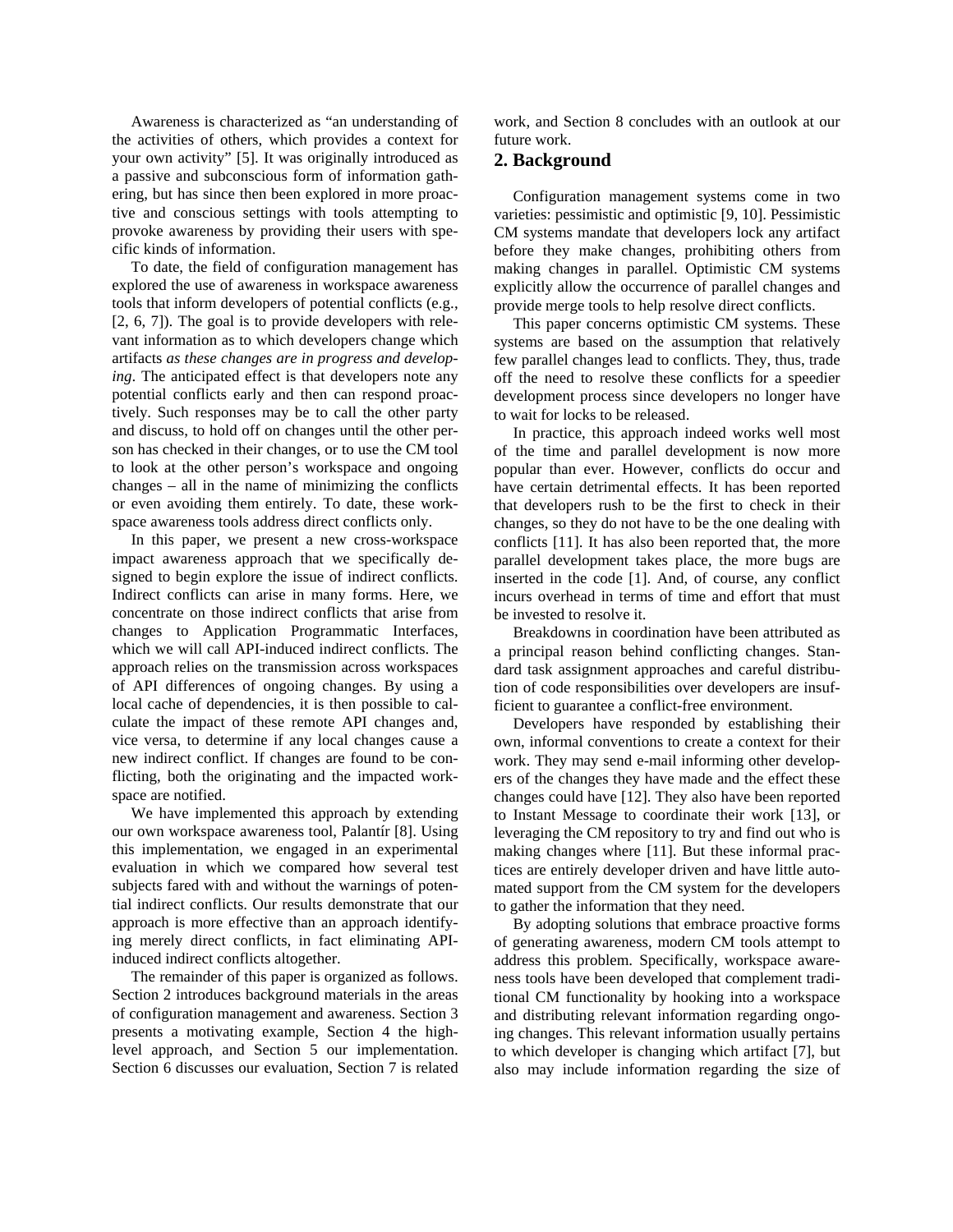such changes [14] or regarding which exact lines of code are being changed [15].

Through careful integration and presentation of the resulting "awareness information" in the development environment, the goal is to alter the behavior of the developers such that, when they notice a potential conflict emerging, they will take proactive steps to attempt to avoid it from growing too large. Oft, it may even be possible to avoid a conflict from emerging in the first place; developers generally will not like to change files that they know are being worked on in parallel.

Key to workspace awareness tools, then, is a careful interplay between the information that is provided and the kinds of responses that are anticipated. It is pertinent that humans are considered an integral part of the solution. Their responses determine whether a workspace awareness tool is effective. Compared to automated approaches, two benefits and one drawback exist. A first benefit is that humans are cognitively more capable than computers. They have inherent knowledge of code structures, knowledge that the tools can leverage. The key for a workspace awareness tool is to jar a (correct) response, not to be the be-all end-all information source. A second, related benefit is that this means that workspace awareness tools do not necessarily have to be precise in the information they provide. A simple nugget of approximate information can be sufficient.

The drawback is that workspace awareness tools rely on humans to actually see and respond to the information provided. Humans must exhibit the discipline to do so, and tools must be built in such ways that they do not interfere with the regular job of software development – otherwise, they simply will not be used.

#### **3. Motivating Example**

Throughout this paper, we will use a motivating example that illustrates the need for cross-workspace impact awareness. The example involves two developers, Pete and Ellen, working on some hypothetical software to process credit cards. Ellen is responsible for dealing with changes to an existing class *Payment*. Pete has to implement a new class *CreditCard*, which will have to keep track of payments. When Pete arrives in the morning, he checks out for reading the artifact *Payment.java* and begins his work on a new artifact *CreditCard.java*.

Meanwhile, Ellen arrives a little bit later than Pete, and begins her morning by reviewing the implementation of *Payment.java* that she did yesterday. She notices that she does not like how she has put a lot of logic in its constructor, and decides to move parts of the initialization code to a new method called *init*; this is to prepare the code for some future changes she has planned. She is keenly aware of the significance of this change, documenting the code with detailed comments.

Pete, meanwhile, is working to finish his implementation of *CreditCard.java*. In the process, he makes, as he understands it, appropriate calls to new instances of the class *Payment*. He studied the code carefully, and noticed the initialization code is in the constructor, so he knows he is fine in that regard and does not have to call any special initialization routine(s).

Pete finishes just before lunch, as does Ellen. They both check in their code and the CM system accepts their changes. Clearly, a conflict has been introduced in the code that was not detected by the CM system. The build system also will not find this conflict, as the combined code compiles just fine.

One can argue that Ellen should have synchronized her workspace with the latest changes in the repository and tested her changes with that latest version. In all likelihood, she would have detected the conflict. But, there are two problems with this:

- She has to actually scour the code carefully to find out what is broken. In particular, she has to scour Pete's changes to find the true source of the problem. While in this case it is a trivial find, changes are generally more complex than the toy example introduced here.
- She has to insert a solution that keeps both original changes in tact. In the example, this is relatively straightforward to implement (Ellen needs to add a method call to *init* in Pete's code). When changes are complex and highly interrelated, however, this will generally not be the case.

It would have been preferable had Pete and Ellen been able to detect the conflict as soon as it emerged. Pete could have initiated a conversation with Ellen about her changes, as a result of which he could insert the appropriate call to *init* right away. Alternatively, he could ask Ellen to do so for him once she finished her changes.

In this scenario, existing workspace awareness tools that help in detecting direct conflicts may have helped some. They would have indicated that Ellen was working on *Payment.java* and Pete on *CreditCard.java*. But it could only have been Pete, who knew he started referring to the *Payment* class, who could have noticed that he should maybe talk to Ellen. Ellen, however, has no way of knowing that Pete is establishing a dependency on her code. In more complex situations, unless developers are intimately familiar with the structure of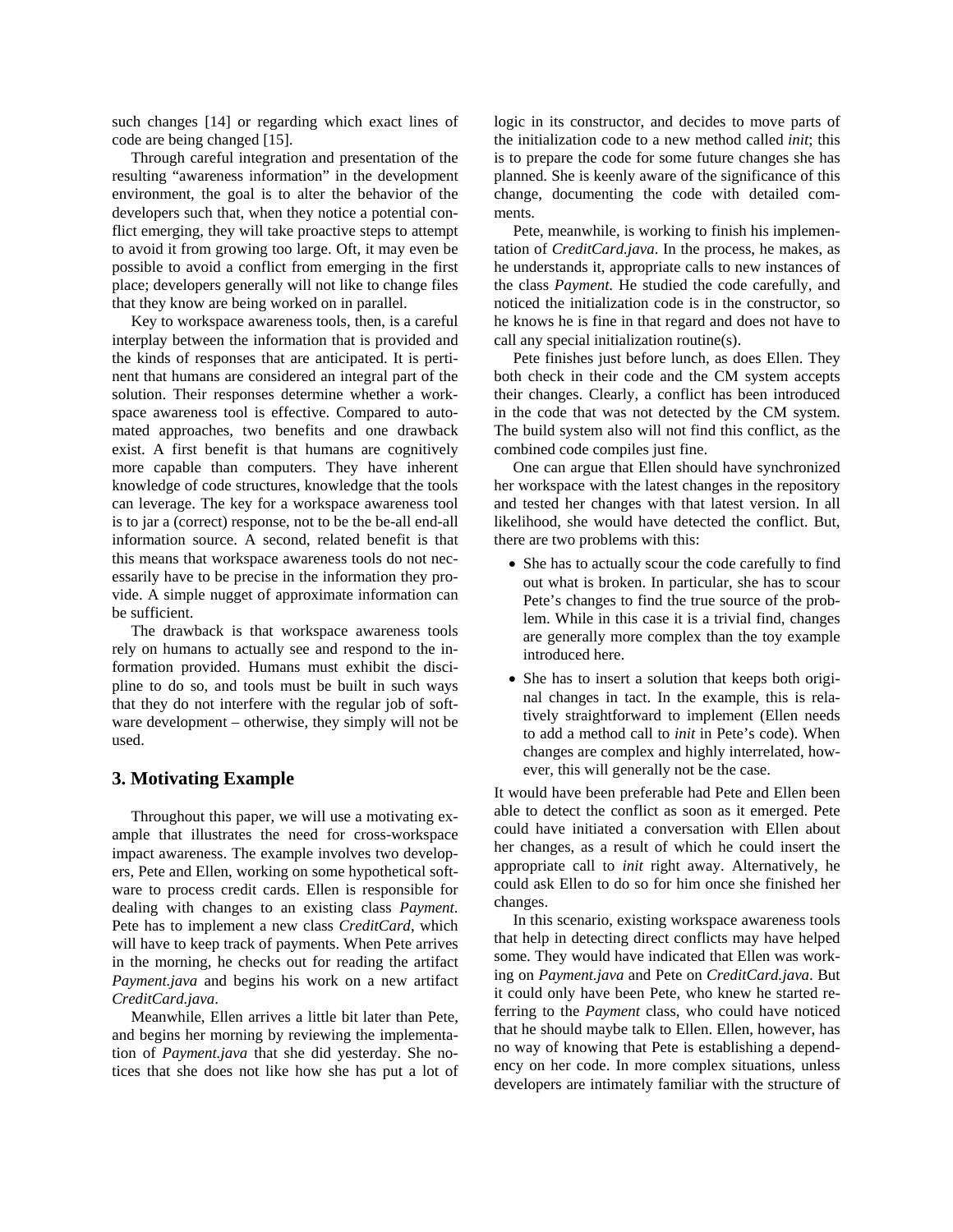the code and the dependencies among its parts, and unless they use this knowledge to constantly check direct conflicts for potential impact on their work, existing workspace awareness tools will fail to assist in them detecting indirect conflicts.

While the example is necessarily trivial, it is representative of the class of indirect conflicts that concern this paper, namely API-induced indirect conflicts. Previous work has recognized how changes to APIs are a major source of conflicts, both direct and indirect [3, 4]. APIs' critical role as boundary objects, combined with inappropriate task assignments that continue to result in work that overlaps and/or interferes, lies at the heart of this problem [16, 17].

#### **4. Approach**

Our overall approach follows that of existing workspace awareness tools [18] in collecting, distributing, and visualizing relevant information regarding parallel development. In our case, this means we must collect, distribute, and visualize information regarding changes to APIs. Whereas workspace awareness tools addressing direct conflicts can obtain all necessary information solely from the workspace in which changes originate, indirect conflicts involve an approach in which relevant information must be collected from pairs of workspaces to gauge whether changes in one affect changes in the other. Specifically, detecting API-induced indirect conflicts requires an impact analysis over the combination of API changes in one workspace with changes in API use in other workspaces; an impact analysis that must be performed for all pairs of workspaces.

To achieve such cross-workspace impact analysis of API changes, our approach relies on six steps:

- 1. *Identification of relevant changes in a workspace.*  As with other workspace awareness tools, we rely on continuous monitoring of changes that are being made in the workspace. Whenever any artifact undergoes any change, we track the change. From the resulting set of all changes, we filter two types of information: changes to APIs and changes in the use of APIs.
- 2. *Distribution of API changes*. Each API change has to be distributed to those workspaces where it may have an impact. Specifically, we distribute them to any workspace in which the API is currently used. Note that we only distribute API changes and not any changes in the use of APIs. Steps 3 and 4 address this issue. Note also that the choice of only distributing changes to workspaces in which the API is already used could lead to missed indirect

conflicts (i.e., if a workspace starts using the API after the API change has been made but before the change is committed to the central CM repository). To avoid this problem, we bootstrap a local workspace when a developer imports a new API.

- 3. *Maintenance of a local dependency cache.* To prepare for the analysis step, our approach keeps an up to date cache representing the current set of dependencies among all code elements in a workspace. This dependency cache is updated continuously, with each local save in a workspace.
- 4. *Change impact analysis.* Whenever a workspace is notified that an API has changed in another workspace, an analysis is performed over the local dependency cache. This updates two sets of artifacts: (1) the set of artifacts whose API changes impact other artifacts, and (2) the set of artifacts that are impacted by API changes. This way, a developer can trace an API to all of the artifacts with which it has an indirect conflict and, vice versa, trace an artifact to the API that causes a potential indirect conflict. Of course, we also perform this analysis every time the local dependency cache changes.
- 5. *Distribution of the impact awareness information.*  Once an API-induced indirect conflict is detected, it is communicated back to the workspace where the change to the API originated so its developer is also aware of the indirect conflict.
- 6. *Display of the impact awareness information.* The developers must be informed of the indirect conflict. This is done by unobtrusively integrating the impact awareness information in their standard development environment so that, when an indirect conflict arises, there is a high chance they actually notice it peripherally.

We make several tradeoffs with this approach. First, we note that the presence of an indirect conflict does not necessarily mean there is a problem to be solved. It is an indication that there *may* be a problem. This is in line with how workspace awareness tools handle direct conflicts: they notify developers that they are modifying the same artifact, but it may be that they are modifying different parts that a merge will simply resolve. Our approach operates analogously: it notifies two developers when they modify two closely-related artifacts, but in so doing it may highlight a broader set of situations than strictly those exhibiting actual problems.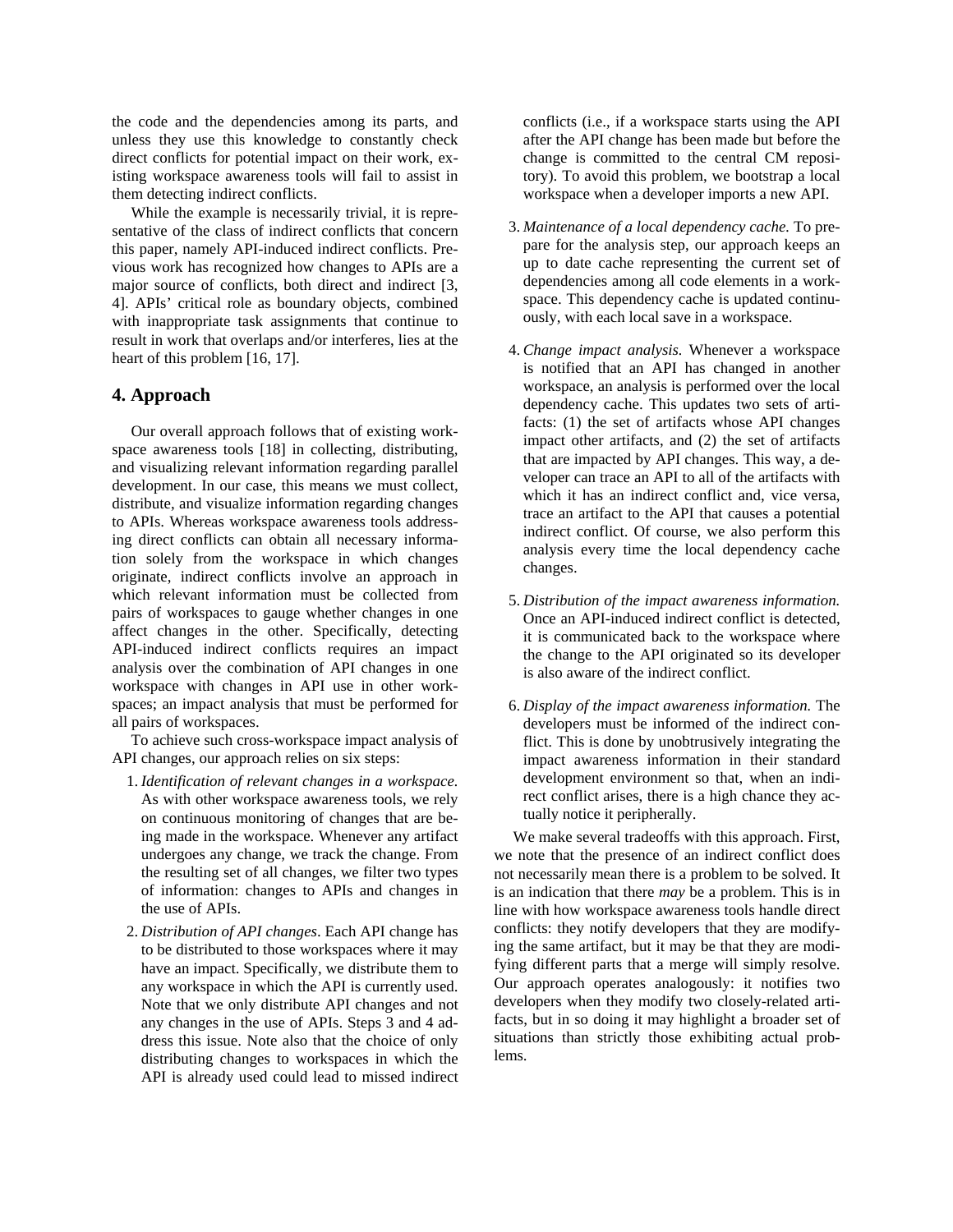The second issue is related: our impact analysis is performed as a straightforward dependency analysis at the method level; we track the *extends*, *implements*, and *uses* relationships. This is relatively coarse-grained and can be refined through more precise dependency analysis techniques (e.g., [19-21]). Such techniques, however, are more expensive in terms of computational requirements. At the cost of being more inclusive, we choose a method that is cheap to execute, which is important in our case since analyses take place relatively frequently on each developer's machine.

While, at first sight, being conservative in flagging potential problems is a weakness of the approach, it in fact is a strength when we return to the notion of awareness and what it is trying to achieve. Awareness builds a context for one's work so one can plan their actions accordingly. If an awareness approach for indirect conflicts only presents information whenever a problem is actually introduced, it would not allow the developers an opportunity to avoid the problems in the first place. If two developers were not aware of each others efforts, got each 75% of the way, and then finally introduced an actual conflict that the tool tells them is a real problem, the tool did not help them very much. They are both far into their changes, have ingrained assumptions, and face a difficult time to put the changes together.

This strongly echoes the sentiment discussed in Section 2: solutions that involve awareness rely on technical and social responses. Therefore, it is critical in our approach that we provide information regarding all of the parallel changes that interlink the efforts of multiple developers. Only when providing them this context can they appropriately plan their future changes.

#### **5. Implementation**

We have implemented our approach as an extension to our existing workspace awareness tool, Palantír [8]. Palantír operates as an Eclipse plug-in. Its architecture is shown in Figure 1, with gray boxes representing the Eclipse platform, white boxes Palantír, and arrows the information flow. The original architecture of Palantír was described elsewhere [22]. To handle indirect conflicts, we had to add one component and modify a number of its existing components. These changes as compared to the original Palantír architecture are identified through dotted lines around components.

Briefly, the *Workspace Wrapper* collects and subsequently emits events regarding relevant workspace activities. These events are stored and distributed by the *Palantír Server*, which also supports bootstrapping any new workspaces that developers may open to perform their work. The *Palantír Client* pulls, stores, and organizes the events, which are finally displayed to the user.

We needed to change just one of the existing Palantír events, *MetricsChanged*, to support indirect conflicts. In the original, it contained a metric value only, to capture the percent of change that an artifact had undergone from original check out to its current state. In our new version, it contains this same metric value, but also a list of API differences. Specifically, the event captures any methods that have been added, removed, or changed in signature. This data is captured as a straightforward XML data structure.

The *Workspace Wrapper* also did not change much. The only change that we needed to make was to augment data collection at the time of a *MetricsChanged* event. Specifically, we integrated a third-party tool, the Dependency Finder [23], to compute all API differences between the checked-out version and the current version of the artifact being changed. This determination takes place each time an artifact is saved.

The *Internal State* was altered to maintain a cache of dependencies for the local workspace. We used the Dependency Finder tool to do so. Because the Dependency Finder continuously monitors changes in the project, it incrementally updates the dependencies rather than recalculating them wholesale each time. The resulting table, then, instantaneously reflects the current dependencies among the artifacts in the workspace.

The *Metric Analyzer* is at the heart of our work in addressing indirect conflicts. It is responsible for analyzing incoming changes, whether these changes stem from remote workspaces (as reflected in API diffs that are received via the *MetricsChanged* event) or from the local workspace (as reflected by changes in the cache of local dependencies). In case of remote changes, the *Metric Analyzer* walks through the set of API method removals and modifications, for each such change verifying if a possible indirect conflict exists with the local dependencies (e.g., if there is a local change adding a method call to a removed or modified method, if there is a class that is changed to implement a new interface so it will not be called directly anymore). All of the API additions are labeled as possible indirect conflicts, since they represent ongoing work and maybe indicative of future changes to other places in the API. In case of changes to the local dependency cache, the analysis is performed in reverse, reexamining previous API changes to verify whether they indirectly conflict with the new local changes. If an indirect conflict is found, the *Internal State* is updated with this information and a new event, an *Impact* event, is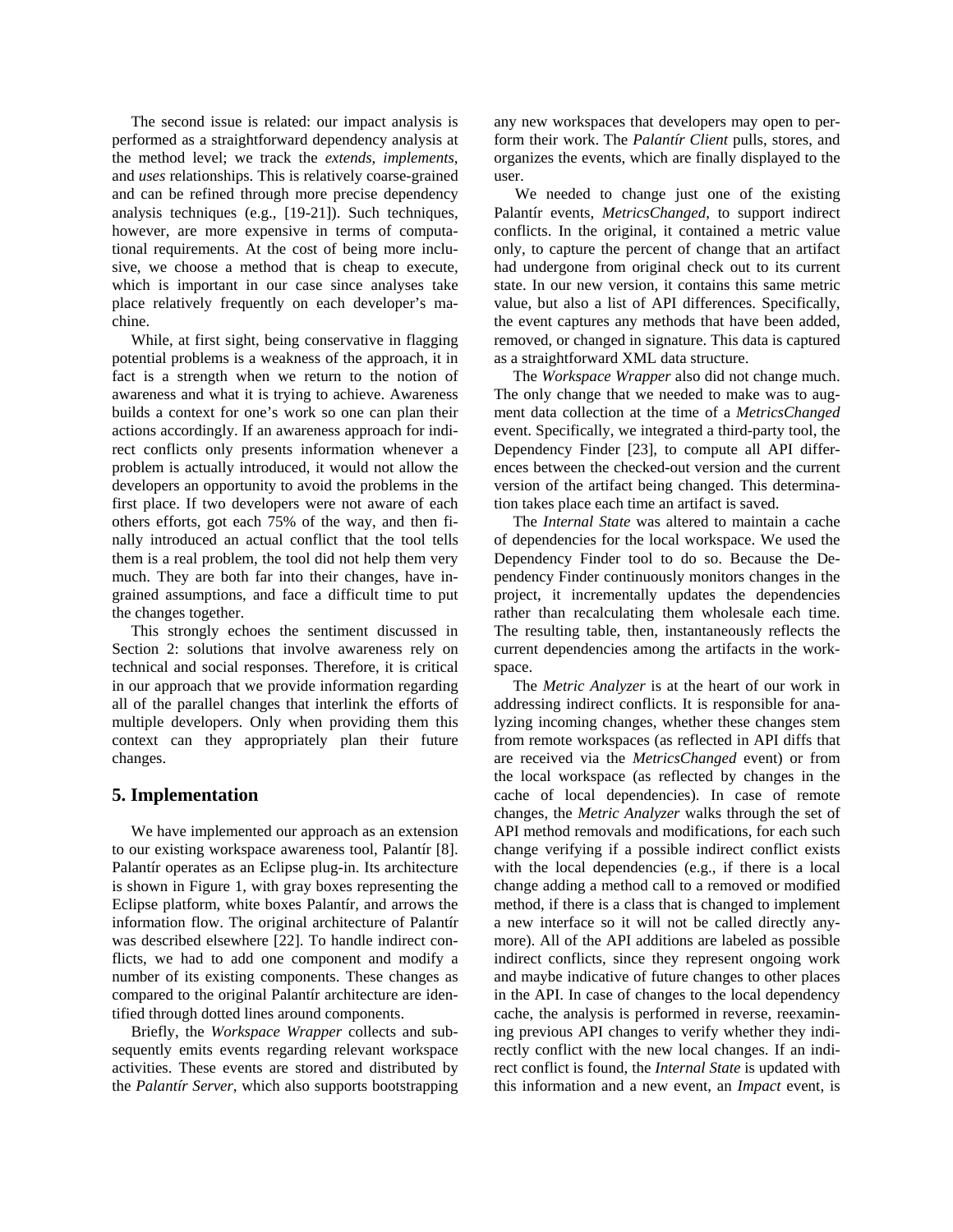

**Figure 1. Revised Palantír Architecture for Handling Indirect Conflicts.** 

sent to inform the originating workspace of the indirect conflict.

Figure 2 shows our new *Visualization* for Palantír in support of the provision of information regarding indirect conflicts. The screen shot shows the view of Pete, making the changes of Section 3. Pete is working on his *CreditCard.java* class, and makes good progress. We note that he already has incorporated references to the *Payment* class that he inspected previously.

Palantír has altered the Eclipse interface in two distinct places. First, it annotates resources in the package explorer view with both graphical and textual items. In terms of graphics, two small triangles indicate changes to artifacts. The first one, inherited from the original version of Palantír, may appear in the top left corner of each icon representing an artifact. This triangle, visible on *Address.java*, *Customer.java*, and *Payment.java,* is used to indicate that parallel changes to an artifact are in progress. The larger the triangle, the greater are the changes. A small textual annotation, to the right of the filename, details the size of these changes. In our case, Ellen has changed 24% of *Address.java*.

The second triangle may appear in the top right corner of each icon denoting an artifact. This triangle is present on four artifacts: *Address.java*, *Customer.java*, *Payment.java*, and *CreditCard.java*, and indicates the presence of an indirect conflict. A small textual annotation, to the right of the filename, helps the developer distinguish whether the artifact is one causing an indirect conflict (in which case it is labeled with *[I>>]* to denote "outgoing impact"), is one that is affected by an indirect conflict (in which case it is labeled with *[I<<]* to denote "incoming impact"), or is one whose changes both affect changes in other artifacts and are affected by changes in other artifacts (in which case both textual annotations are present).

The package explorer view is designed to be nonobtrusive and provides the minimal information that is necessary to draw the attention of the user. Further details regarding indirect conflicts are presented through a new Eclipse view, the Palantír Impact View (see bottom of Figure 2). On selecting an artifact in the package explorer, the Palantír Impact View displays additional information detailing the indirect conflict(s).

In our example, Pete has noticed in his package explorer view that *CreditCard.java* has a marker in the top right corner and therefore incoming impact. He clicks on the artifact and examines the Palantír Impact View. To his surprise, it turns out Ellen has been making a number of different changes that are impacting his work. She has changed *Address.java* and deleted a method that he began using. Since she has already committed the changes to the CM repository, and since this is a predictable build conflict, the indirect conflict is annotated with a mini red bomb icon. The second line details a similar problem: deletion of a method from *Customer.java* that Pete began to use in his implementation. This change is annotated with a mini yellow bomb icon, because it is still in Ellen's workspace, but would create a build conflict in future should she commit the changes. Finally, Ellen has added the method *init* to her implementation of *Payment.java*. This method is an addition, and therefore is labeled with an exclamation mark to signify that there may be other changes under the hood, or forthcoming, that could lead to a problematic situation. Pete, worried about what else Ellen may change, decides to call her to coordinate their respective efforts. Ellen guides Pete verbally through her recent changes and communicates to Pete that she is planning some more, relatively major modifications that should be done in a couple of hours. Pete decides to hold off. After Ellen is done, he checks out her files into his workspace and creates his implementation of *CreditCard*.*java* without a problem.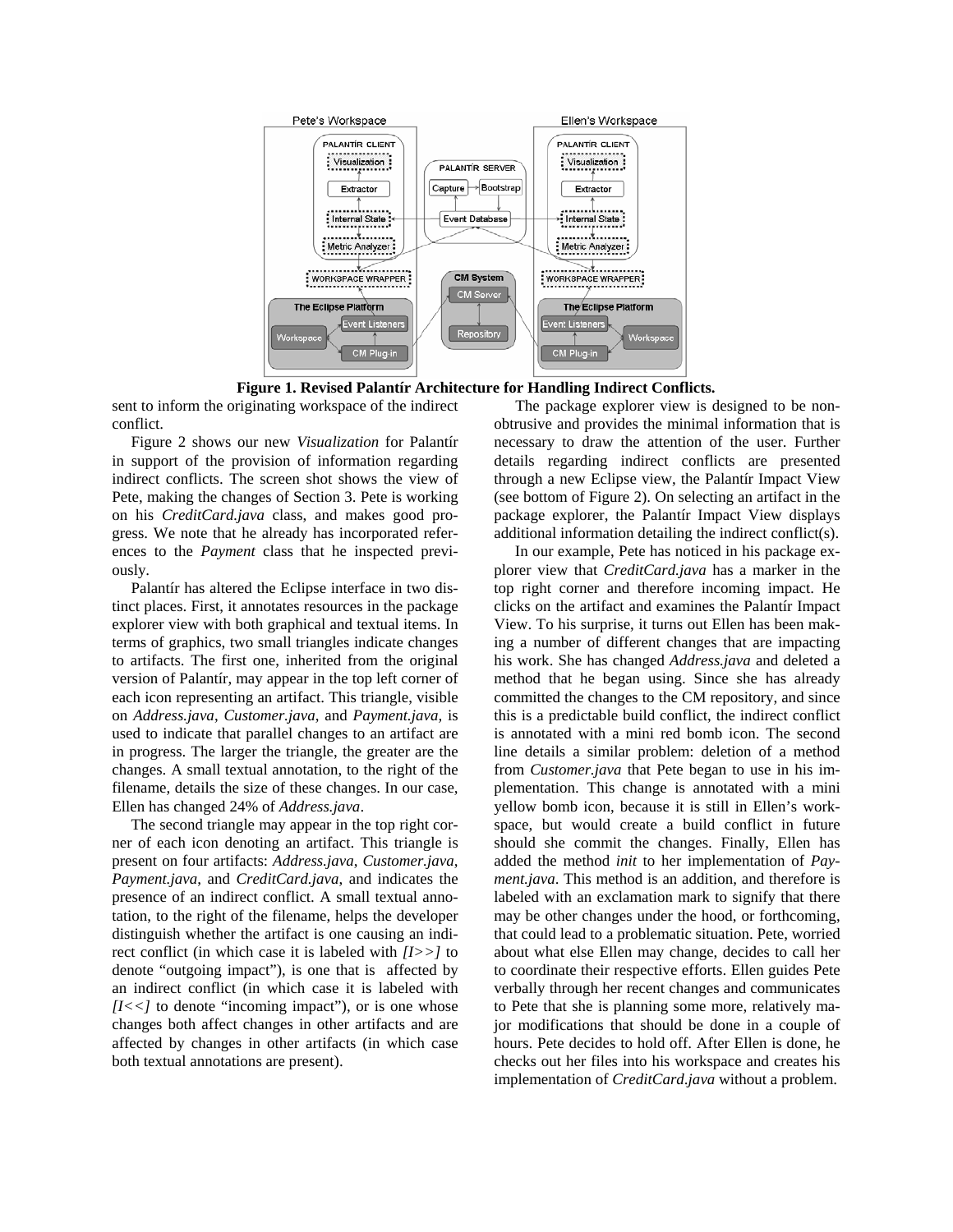



Stepping back from the details of the implementation, our original work on Palantír laid out four important requirements for workspace awareness tools: nonobtrusiveness, scalability, flexibility, and configurability. We have kept the same level of obtrusiveness as the original Palantír, using small icons and annotations in the common area of the environment to alert users, and providing a separate view for further exploring details. We also kept a similar level of flexibility (other views are still usable) and configurability (users still control which events they want to see). In terms of scalability, we note that we have added one extra event (a reciprocal event that informs the workspaces whose API changes originate an indirect conflict) as well as additional analyses at both ends of the crossworkspace approach. The one extra event does not fundamentally alter the amount of traffic, which is relatively low (even when a 1000 developers each save their artifacts once a minute, that is still only a 1000 events per minute, which is mere moderate traffic for event services). The extra analyses also do not incur undue computational cost. The Dependency Finder is incremental, and we have optimized the *Internal State* with look-up tables for fast retrieval of events. Thus far, the overhead we have seen is minimal. A more indepth look at performance is needed in future to ensure that our approach does indeed scale.

#### **6. Evaluation**

This section discusses our experimental evaluation, via which we assess the effectiveness of our approach.

We designed the experiment with subjects collaborating in a hypothetical team of four to complete a predefined programming assignment. The assignment was structured to contain explicit dependencies among the artifacts, as well as some overlapping task assignments to introduce both direct and indirect conflicts. The code to be modified involved nineteen Java classes and approximately five hundred lines of code.

Subjects were divided into a control group, which was only provided with information of direct conflicts, and an experimental group, which received information of both direct and indirect conflicts. Ten subjects, all of whom are graduate students in Computer Science, were recruited and assigned to the control or experimental group via stratified random assignment [24].

Subjects participated in the experiment alone, interacting with confederates (virtual entities controlled by the research personnel). This was to ensure consistency in the type, number, and timing of conflicts introduced into the experiment. Subjects did not know the identity of the confederates and were told they can reach their team members through Instant Messaging. In total, we performed ten individual experiments, five each for the control and experimental group.

Each experiment, then, used one subject and three confederates. Subjects had to complete twelve tasks, of which eight were deliberately designed to conflict with the confederates' tasks. Four tasks involved direct conflicts and four indirect conflicts. These conflicts were randomly seeded throughout the group of twelve tasks.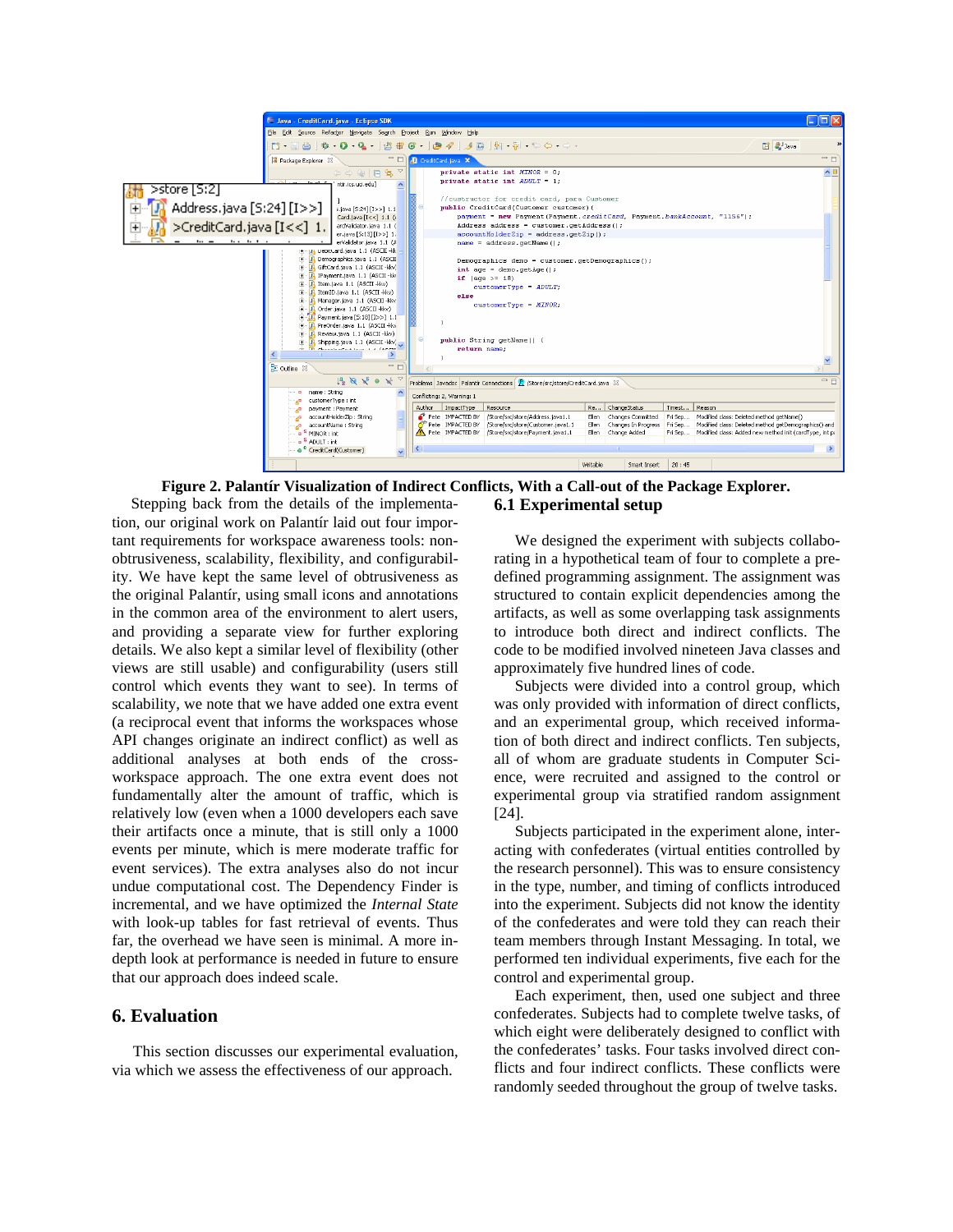Subjects were asked to verbalize their thought process throughout the experiment and one of the authors was present as an observer during the experiment. Subjects in both groups were provided with a UML class diagram to help them identify the dependencies in the project. The total time to complete the task assignment was restricted to one hour.

#### **6.2. Experimental results**

After taking an initial look at our results, we made the decision to only include eight subjects in the final analysis (because two subjects, one in each group, were able to complete just four and five tasks, respectively; the subjects were in the inexperienced stratum). Additionally, we consider only four of the actual eight conflicts that were seeded (two direct, two indirect), as the average number of tasks that subjects completed was only eight. These first eight tasks included the four conflicts. The first and second task had direct conflicts; tasks four and six indirect conflicts.

Our primary analysis focused on whether subjects were able to detect and resolve conflicts. Figure 3 illustrates the results of our analysis, as split into direct and indirect conflicts (DC versus IC) and control group and experimental group (:C versus :E). The y axis indicates the total number of conflicts of a given type that subjects in a given group could have detected and resolved  $(8,$  for each combination  $-4$  subjects and 2 conflicts).

**Condition 1 (DC:C)**: We found that the majority of subjects did detect the presence of parallel changes; six out of eight subjects made note. Only one direct conflict was avoided, however, since most subjects did not realize they could avoid the direct conflict by communicating early with their team members. "I had noticed the blue icons, but I was in the train of thoughts… but after I ran into trouble, it provided me an incentive to talk to my team member and monitor the icons." We noted a definite reluctance to perform conflict resolution and found subjects racing to finish their tasks, corroborating findings from field studies [12, 25]. A subject commented: "I didn't like conflict resolution…it made me happy when the tasks that I did, did not include anyone else's". An interesting pattern was that most subjects only monitored for conflicts before embarking on a task and before committing the artifact.

**Condition 2 (DC:E):** Given that the conditions for these subjects were the same as the previous subjects (both had only warnings of potential direct conflicts), similar results with some natural fluctuations emerged. The difference was that all potential conflicts were detected and two conflicts were avoided because the



**Figure 3. Experimental Results.** 

subjects noticed the warnings and interacted with peers or updated their workspace. One of them said: "…before, I started working on it, Palantír tells me that someone is changing it, so I went and checked, saw that everything is there, so cool, task completed and no conflicts". As with subjects in Condition 1, three conflicts remained in the code after the tasks was done.

**Condition 3 (IC:C):** Subjects had trouble detecting the indirect conflicts; only three of eight were noticed and five were completely missed. This is no surprise. It is possible to use information on direct conflicts to look for indirect conflicts (as we discussed in Section 3), but this is relatively difficult. A single subject did manage to detect and resolve both indirect conflicts faced; they proceeded cautiously and continuously looked at what efforts were happening in parallel, updating their workspace often "…because I am traumatized, I had past problems with committing things without updating, so I always synchronize my workspace before and after I finish a task". It is important to note that the workspace synchronizations in and of themselves were not sufficient. In one case, doing so broke the local build due to a deletion of a method; the subject needed to carefully examine and update their code in response.

**Condition 4 (IC:E):** The subjects identified and resolved *all* the indirect conflicts and used both the extension of the package explorer and the Impact View. They used the Impact View to determine which confederate was responsible for the changes, and whether the changes were committed or still a work-inprogress. A subject said: "…the icons, those were very helpful to determine like it was an impact…I found it really useful because I could sort of anticipate that there would be conflict just by looking, and …I could know what I needed to do, so I could have time to prepare, or like I did, I contacted him [confederate] directly to ask him what was happening at that moment." On identifying a conflict, subjects used a variety of methods to avoid or resolve the conflict: they updated their workspace, skipped the task and came back to it later, or coded the task with a place holder. In all cases,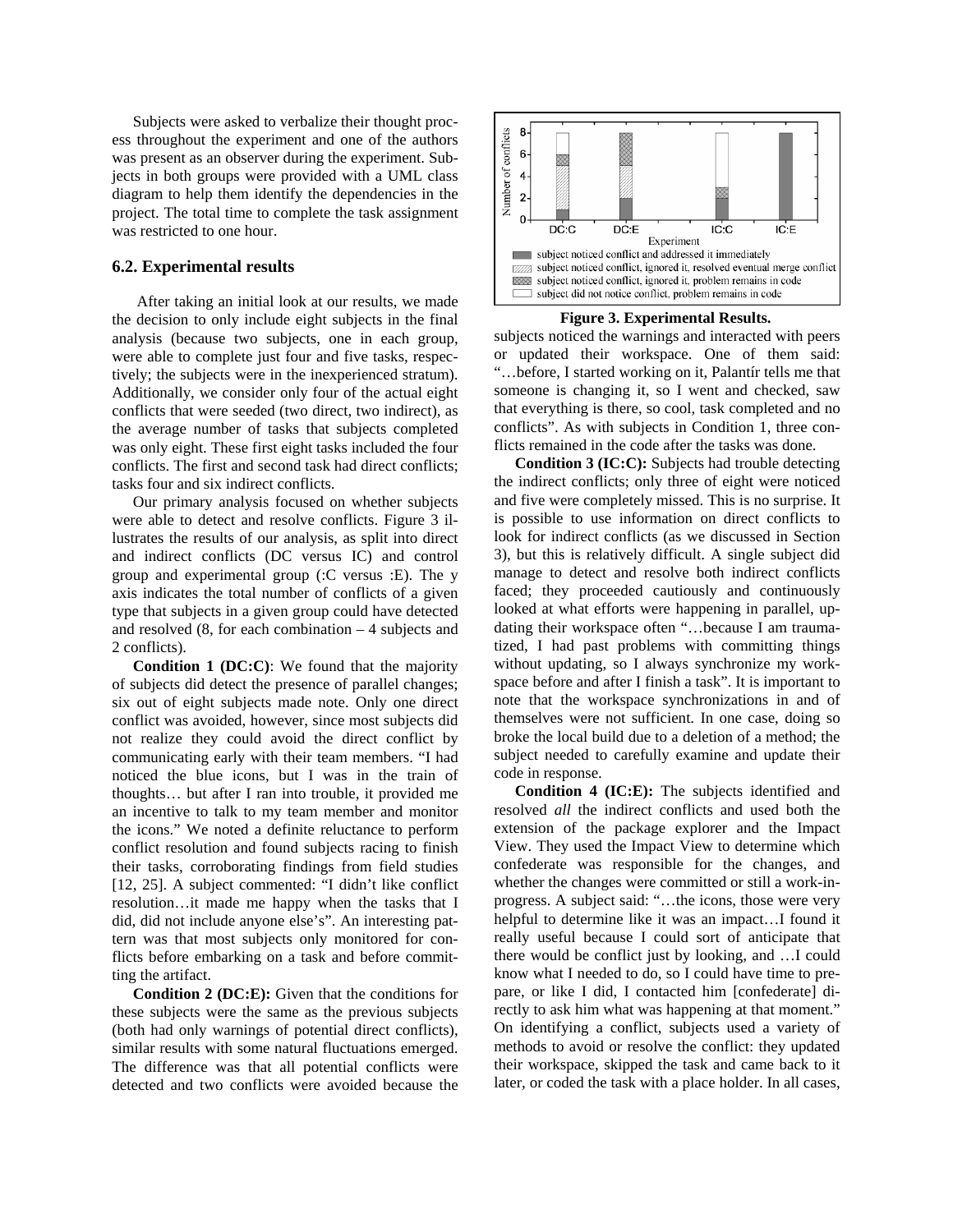the subject conversed with the confederate and continuously monitored the status of the artifact causing the conflict.

We also analyzed the time it took subjects to complete each conflicting task. For direct conflicts, as expected, there was no significant difference between the subjects in the control and experimental group. Indirect conflicts, however, did lead to differences. Specifically, the experimental group took on *average* three minutes of extra time. This is not a surprise, since they spent extra time resolving the conflict. Three minutes, however, is not a large investment of time in this regard.

Since only two subjects completed all tasks, the experiment was inconclusive as to whether *total* time was reduced. The subjects in the control group missed conflicts that still need to be resolved at a later time. This gives them a time advantage now over the experimental group. We are now planning a follow-on experiment in which we will let subjects complete all tasks, with the condition that all conflicts must also be resolved.

#### **6.3 Discussion**

Our study has two concrete results: (1) we know the quality of the code delivered by those in the experimental group is better than the quality of the code delivered by those in the control group, since all indirect conflicts were removed from the code that was checked in, and (2) we, as of yet, cannot conclusively say whether this results in an overall reduction of effort. But given the literature on the nature of conflicts, we fully expect our subsequent experiments to show such a reduction and demonstrate the benefits of our approach to early detection of API-induced indirect conflicts.

There is one major thread to validity with respect to our experiment. Specifically, some consider observation by research personnel and "thinking aloud" methodology a threat to validity, since it has the potential of changing a subject's behavior [26]. When asked afterwards, our subjects indicated they ignored the presence of the observer during their tasks. Clearly, this does not mean altered behavior did not take place, but having the chance to reflect, subjects did not seem to worry.

## **7. Related work**

A number of workspace awareness tools exist that enable the developer to identify direct conflicts. BSCW [27] is a web-based, shared centralized workspace with integrated versioning facilities that allow it to be used as a CM system. Awareness is provided statically, via web-based icons that enrich the web page for each artifact with information concerning its state, and dynamically, via a Monitor Applet that continuously informs authors of what activities are taking place in the central workspace. Jazz [7] is an Eclipseintegrated collaborative development tool that leverages the versioning capabilities of CM systems to represent information of which artifacts are being edited in remote workspaces and which artifacts in the repository have newer versions than the ones checked out in the local workspace. In a similar fashion, the War Room Command Console approach [28] displays the set of artifacts present in the software repository and color codes the artifacts that are being concurrently edited in private workspaces. In all three cases, only direct conflicts are addressed.

Tools like COOP/Orm [15], Celine [2], and State Treemap [14, 29] follow a comparable approach, but provide additional information on the size of a conflict. In COOP/Orm, active diffs communicate changes to other developers who can see those changes both in the version tree and the actual artifact. Celine analyzes the current changes in an artifact with the state of an artifact in a remote workspace and the reference copy for the team to identify if a merge between the artifacts leads to a conflict. On a similar note, State Treemap shows which artifacts in the workspace are out-of-sync and calculates a divergence metrics that denotes the expected size of the conflict when the artifact will be synchronized with the version in the repository. Again, to date, these tools address direct conflicts only.

As per our knowledge there are only two tools that perform semantic analysis to identify the impact of *ongoing* changes. First, Chianti [30] is a tool geared towards identifying affected test cases (regression or unit). Chianti analyzes the base and current version of an artifact to identify the subset of test cases that are affected and need modification. Second, TUKAN [6] performs program analysis to determine which artifacts are semantically related and creates a semantic network of artifacts. It then uses this network to determine if current changes to artifacts would affect other artifacts in the graph and subsequently creates awareness icons to warn users of potential conflicts. While Chianti can be seen as a potential analysis technique to be plugged into our approach, TUKAN is close to the ideas presented in this paper. There are two important differences, however. Compared to our approach, TU-KAN presents information only at certain times, which hinders broader awareness. Second, TUKAN operates in a centralized manner, whereas we support fully distributed settings.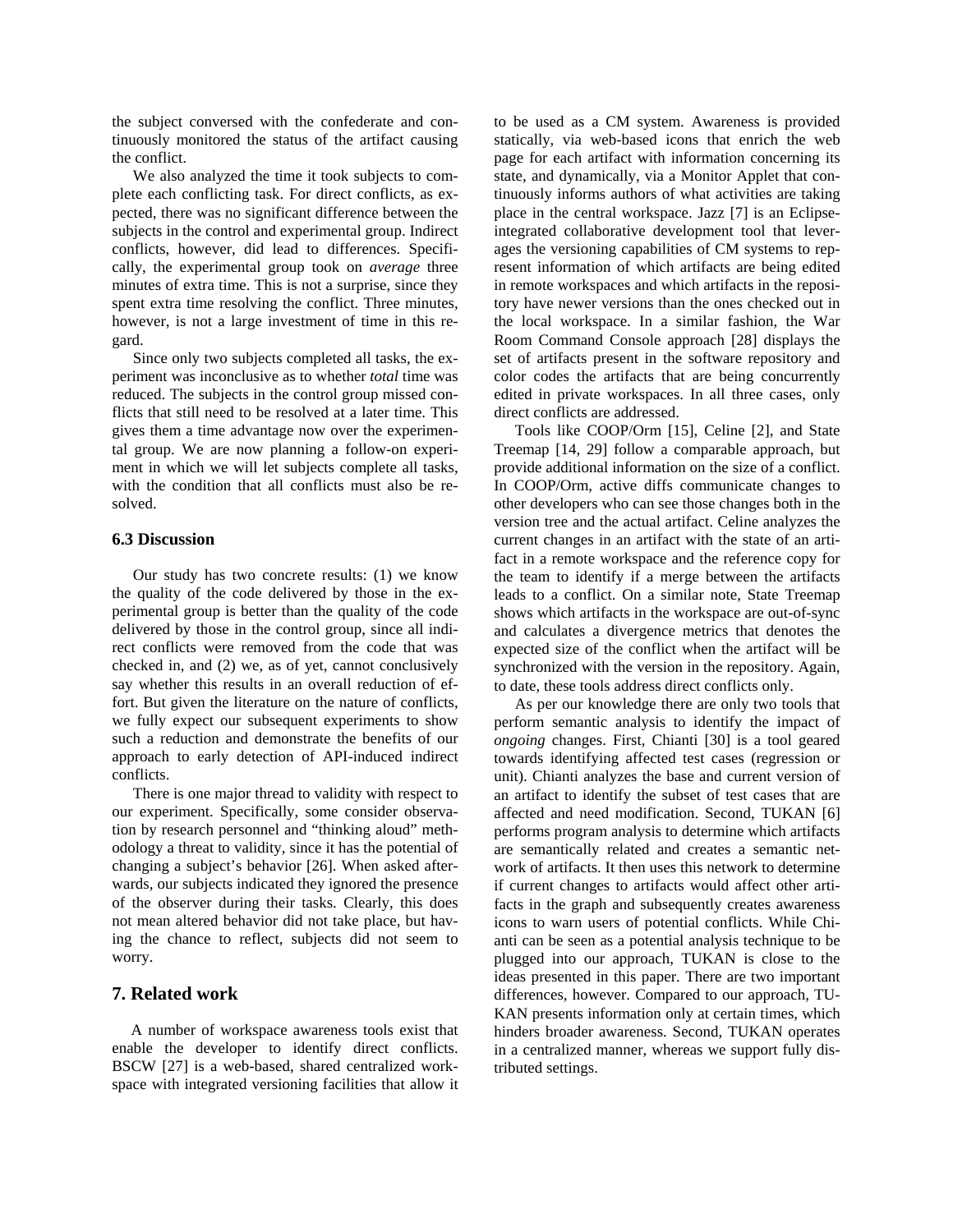#### **8. Conclusions**

We have presented a novel approach to the problem of API-induced indirect conflicts. Our approach represents an intricate blending of technical propagation and analysis of API changes and human interpretation and action undertaking in response to warnings of potential indirect conflicts. Through an experimental evaluation, we have demonstrated how this blend of technical and human approach actually helps in reducing the number of indirect conflicts, thereby indirectly improving code quality since fewer problems are committed to the CM repository.

The current incarnation of our approach represents only the beginning of our investigation into addressing indirect conflicts. Now that we have demonstrated that API-induced indirect conflicts can indeed be detected and resolved early, we plan to explore how we can address conflicts that are caused by behavioral changes in the code. Such conflicts are even more difficult to detect and to date can be done only in the testing phase; we want to bring such detection earlier. Additionally, we will perform detailed and larger-scale experiments to fully understand strengths and weaknesses of our approach.

#### **9. Acknowledgements**

Effort partially funded by the National Science Foundation under grant numbers CCR-0093489, DUE-0536203, and IIS-0205724. Effort also supported by an IBM Eclipse Innovation grant and an IBM Technology Fellowship.

#### **10. References**

- [1] D.E. Perry, H.P. Siy, and L.G. Votta, *Parallel Changes in Large-Scale Software Development: An Observational Case Study.* ACM TOSEM, 2001. **10**(3): p. 308-337.
- [2] J. Estublier and S. Garcia. *Process Model and Awareness in SCM*. *Twelfth International Workshop on Software Configuration Management*. 2005. p. 69-84.
- [3] R.E. Grinter. *Recomposition: Putting It All Back Together Again*. *ACM conference on Computer Supported Cooperative Work*. 1998. p. 393-402.
- [4] C.R.B. De Souza, et al. *How a good software practice thwarts collaboration: the multiple roles of APIs in software development*. *International Symposium on Foundations of Software Engineering*. 2004. p. 22-230.
- [5] P. Dourish and V. Bellotti. *Awareness and Coordination in Shared Workspaces*. *ACM Conference on Computer-Supported Cooperative Work*. 1992. p. 107-114.
- [6] T. Schümmer and J.M. Haake. *Supporting Distributed Software Development by Modes of Collaboration*. *Seventh European Conference on Computer Supported Cooperative Work*. 2001. p. 79-98.
- [7] L.-T. Cheng, et al. *Jazzing up Eclipse with Collaborative Tools*. *18th Annual ACM SIGPLAN Conference on Object-Oriented Programming, Systems, Languages, and Applications / Eclipse Technology Exchange Workshop*. 2003. p. 102-103.
- [8] A. Sarma, Z. Noroozi, and A. van der Hoek. *Palantír: Raising Awareness among Configuration Management Workspaces*. *Twenty fifth International Conference on Software Engineering*. 2003. p. 444-454.
- [9] J. Estublier, et al., *Impact of Software Engineering Research on the Practice of Software Configuration Management.* ACM TOSEM, 2005. **14**(4): p. 1-48.
- [10] R. Conradi and B. Westfechtel, *Version Models for Software Configuration Management.* ACM Computing Surveys, 1998. **30**(2): p. 232-282.
- [11] R.E. Grinter, *Supporting Articulation Work Using Software Configuration Management Systems.* Computer Supported Cooperative Work, 1996. **5**(4): p. 447-465.
- [12] C.R.B. de Souza, D. Redmiles, and P. Dourish. *"Breaking the Code", Moving between Private and Public Work in Collaborative Software Development*. *International Conference on Supporting Group Work (Group 2003)*. 2003. p. 105-114.
- [13] J. Herbsleb, et al. *Introducing Instant Messaging and Chat in the Workplace*. *SIGCHI Conference on Human factors in computing systems: Changing our world, changing ourselves*. 2002. p. 171-178.
- [14] P. Molli, H. Skaf-Molli, and G. Oster. *Divergence Awareness for Virtual Team through the Web*. *Integrated Design and Process Technology*. 2002.
- [15] B. Magnusson and U. Asklund. *Fine Grained Version Control of Configurations in COOP/Orm*. *Sixth International Workshop on Software Configuration Management*. 1996. p. 31-48.
- [16] R.E. Grinter, J.D. Herbsleb, and D.E. Perry. *The Geography of Coordination: Dealing with Distance in R&D Work*. *ACM Conference on Supporting Group Work (GROUP 99)*. 1999. p. 306-315.
- [17] M. Mortensen and P. Hinds, *Fuzzy Teams: Boundary Disagreement in Distributed and Collocated Teams*. Distributed Work: New Research on Working across Distance Using Technology, 2002: MIT Press. 283-308.
- [18] M.-A.D. Storey, et al. *On the Use of Visualization to Support Awareness of Human Activities in Software Development: A Survey and a Framework. ACM Symposium on Software Visualization*. 2005. p. 193-202.
- [19] M. Robert Ito and A. Zaafrani. *Data flow analysis for parallel programs*. *Conference on Computer science*. 1993. p. 318-325.
- [20] J.R. Ruthruff, et al. *Experimental program analysis: a new program analysis paradigm*. *International Symposium on Software Testing and Analysis*. 2006. p. 49-60.
- [21] L. Lu. *A precise type analysis of logic programs*. *International Conference on Principles and Practice of Declarative Programming*. 2000. p. 214-225.
- [22] R. Ripley, et al. *Workspace Awareness in Application Development*. *OOPSLA workshop on eclipse technology eXchange*. 2004. p. 17-21.
- [23] http://depfind.sourceforge.net/, *Dependency Finder*.